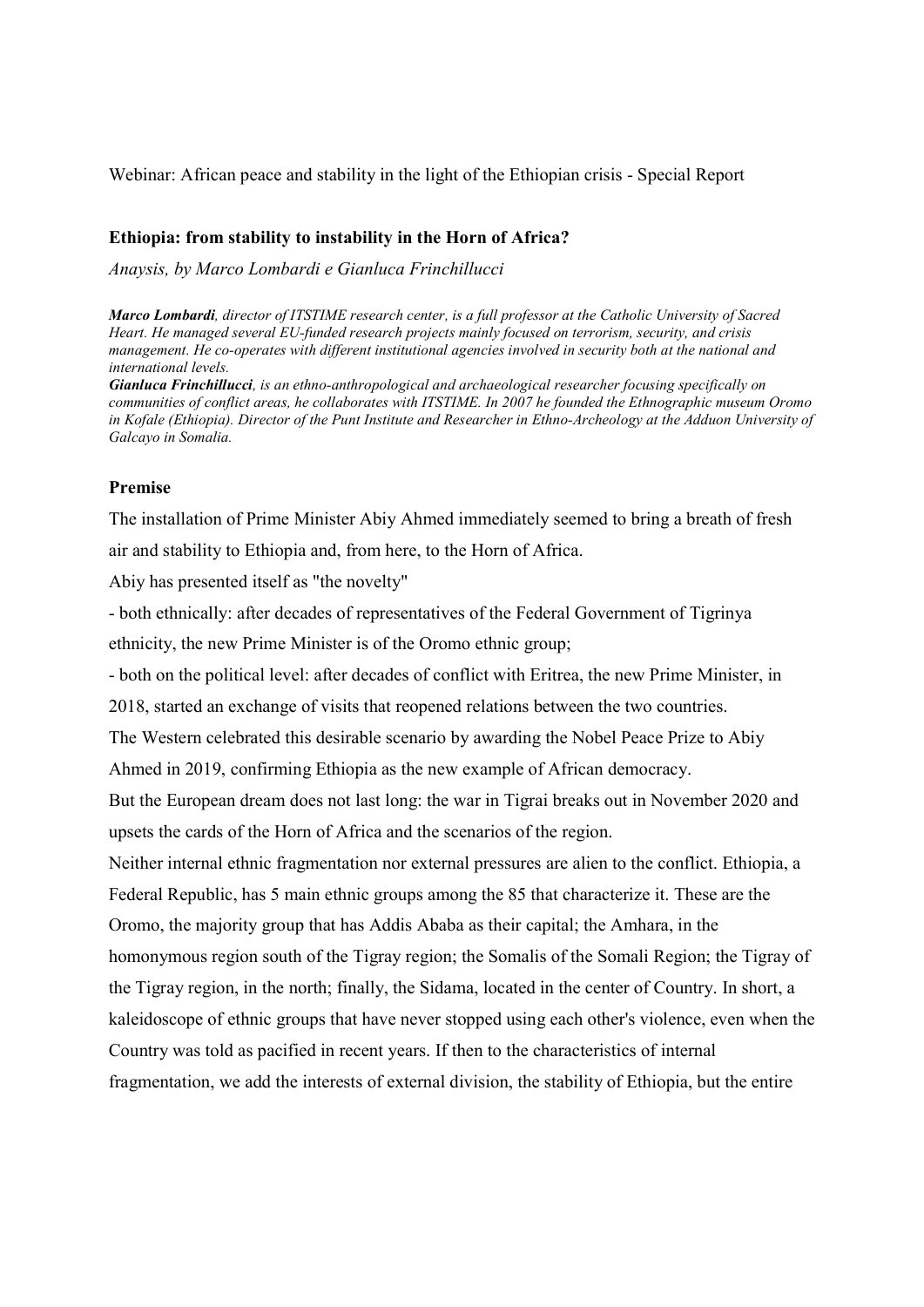Horn of Africa assumes a very relevant political value but inevitably ... utopian, as a concrete possibility.

## Prime Minister Abiy has a central role in all this.

Abiy's parents are Oromo and Amhara; he is of Pentecostal evangelical religion and is married to Zinash Tayachew, Amhara of Protestant religion.

Abiy is very attached to Ethiopian history, to the great kings and emperors, such as Menelik II, Amhara emperor victorious in Adua, who became a bulwark of colonial penetration in the Horn of Africa. The Prime Minister often resorts to this narrative and those who know him say that Abiy feels bound by a thin thread to the great kings of the past and like them wants to lead his army in battle against the invaders. His is an almost messianic dream: to save Ethiopia again from a new Western invasion.

Abiy Ahmed's coup de théâtre is on November 22 of this year, when he transfers powers to his deputy Demeke Mekonnen, to dress the army uniform and lead the counteroffensive against the Tigrinya forces of the TPLF (Tigray People's Liberation Front) and the Oromo forces of the OLA (Oromo Liberation Army)

With this personal initiative of the Prime Minister, the ENDF (Ethiopian National Defense Force) has gone from forced recruitment among Ethiopians, to being able to count on a mass of volunteers from all over the country, from all religions and all social backgrounds. The symbolic call to resistance against colonialism, the ancient Italian and the modern foreign invaders, made Abiy the emperor back to save the country, in the eyes of many Ethiopians.

As a result, at the political level, it would seem that the current situation in Ethiopia is very stable around a strong leader who has created a sense of national unity.

Indeed, Prime Minister Abiy Ahmed's exemplary narrative created in Ethiopia a perception of national unity based on the threat of a foreign invasion of the Country led by Americans, and to a lesser extent also by the British and French, who used the Tigray People's Liberation Front (TPLF) Tigray guerrillas as a kind of mercenaries at their service.

Ethiopia, in widespread perception under Abiy's leadership, is regaining the pride of a great power that has already repelled a foreign invasion, the Italian one, and now led by a great leader is again defeating Westerners in a new battle against colonialism.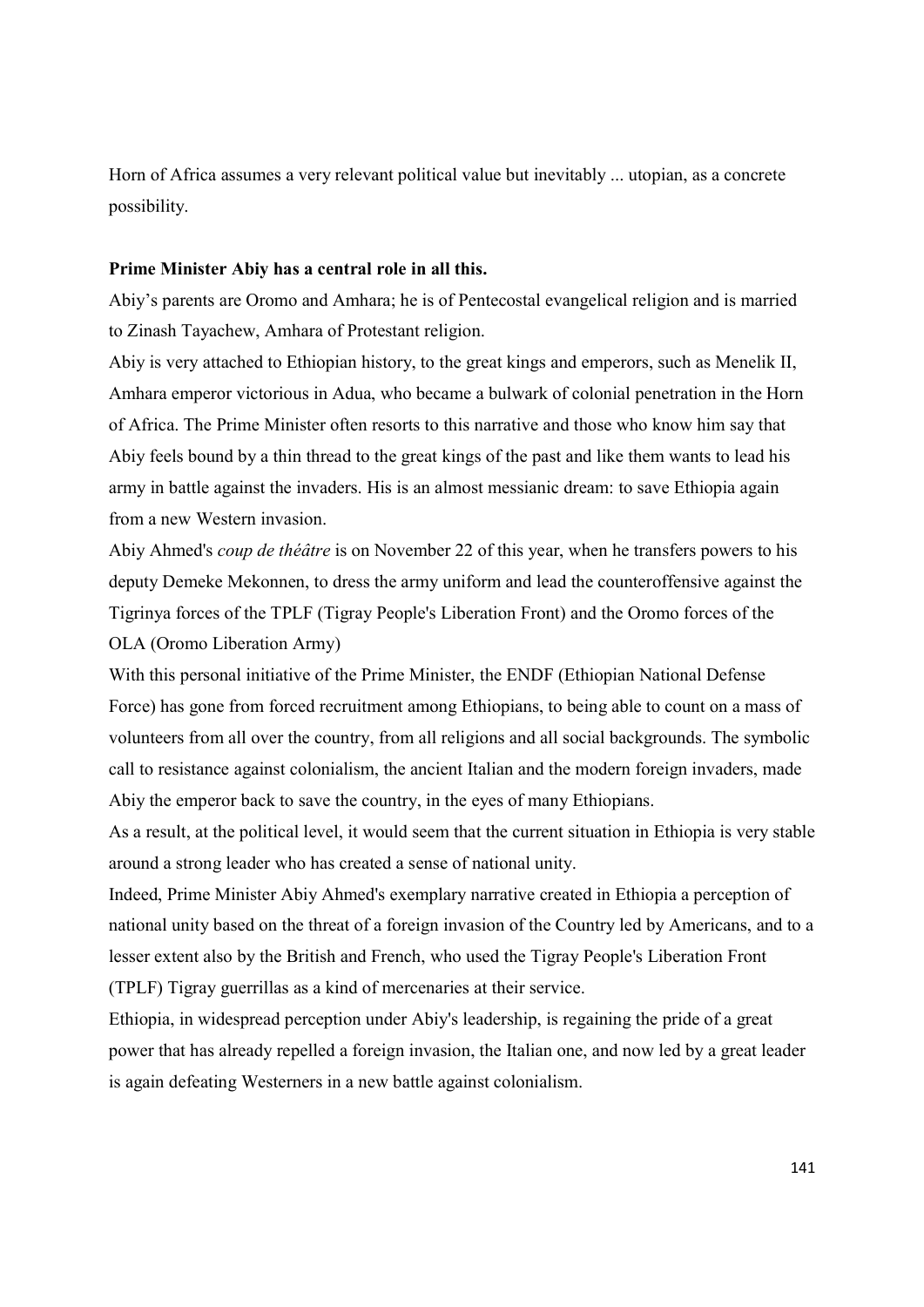This initiative, widely mediatized, has allowed Abiy to relaunch Ethiopia's leading role among the countries of the Horn of Africa, finding consensus with the President of Somalia Mohamed Abdullahi Mohamed Formajo and the Eritrean Isaias Afewerki. This is an interesting reversal of the traditional colonialist front, which identified in the old powers present in the Horn in the last century, now leaves room for the emerging powers in Africa, favoring a new form of colonialism of the XXI century with the same collaboration of the local African power. Abiy is building a very strong axis with Qatar, Iran, Turkey, Russia, and, in particular, with China: all countries supplying weapons to the Ethiopian Federation. And large economic stakeholders in the Horn of Africa, their privileged way of penetration.

## The situation on the ground is rich in light and dark.

Abiy's governance undoubtedly contributes to creating a feeling of national unity and the figure of a strong leader who embodies the values of a united and non-ethnic Ethiopia fascinates. On the other hand, internal problems related to various factors should be noted: among the latter, the Oromo issue; opposition to the government by small Amhara groups; the differences in the vision of future united Ethiopia (federal, confederal, "imperial", etc.); the role of foreign powers supporting Abiy; the role of the Islamic world; the split in the Christian world (Catholic and Orthodox); the issue of human rights.

In this context, therefore, Ethiopia is not characterized by any stability and, the most recent military events show how these internal factors are at the root of a conflict that seems to be festering.

If the ENDF (Ethiopian National Defense Force) and the support militias are advancing towards the Tigray, regaining key positions, also supported by the Afar militias; the guerrillas of the TPLF (Tigray People's Liberation Front) declare that the retreat is only functional to the reorganization of their troops. While the Oromo troops of the OLA (Oromo Liberation Army) continue to fight announcing victories over the federal army; the Amhara Fano paramilitary militias (the last Amhara military force) maintain, indeed expand, their strength; and the Eritrean army ensures the control of the conflict in the border areas.

In essence, the situation on the ground sees the presence of different actors and clashes with a radical difficulty in obtaining and evaluating the information that arrives. When Abiy started the war against the TPLF (Tigray People's Liberation Front) he probably thought of a faster and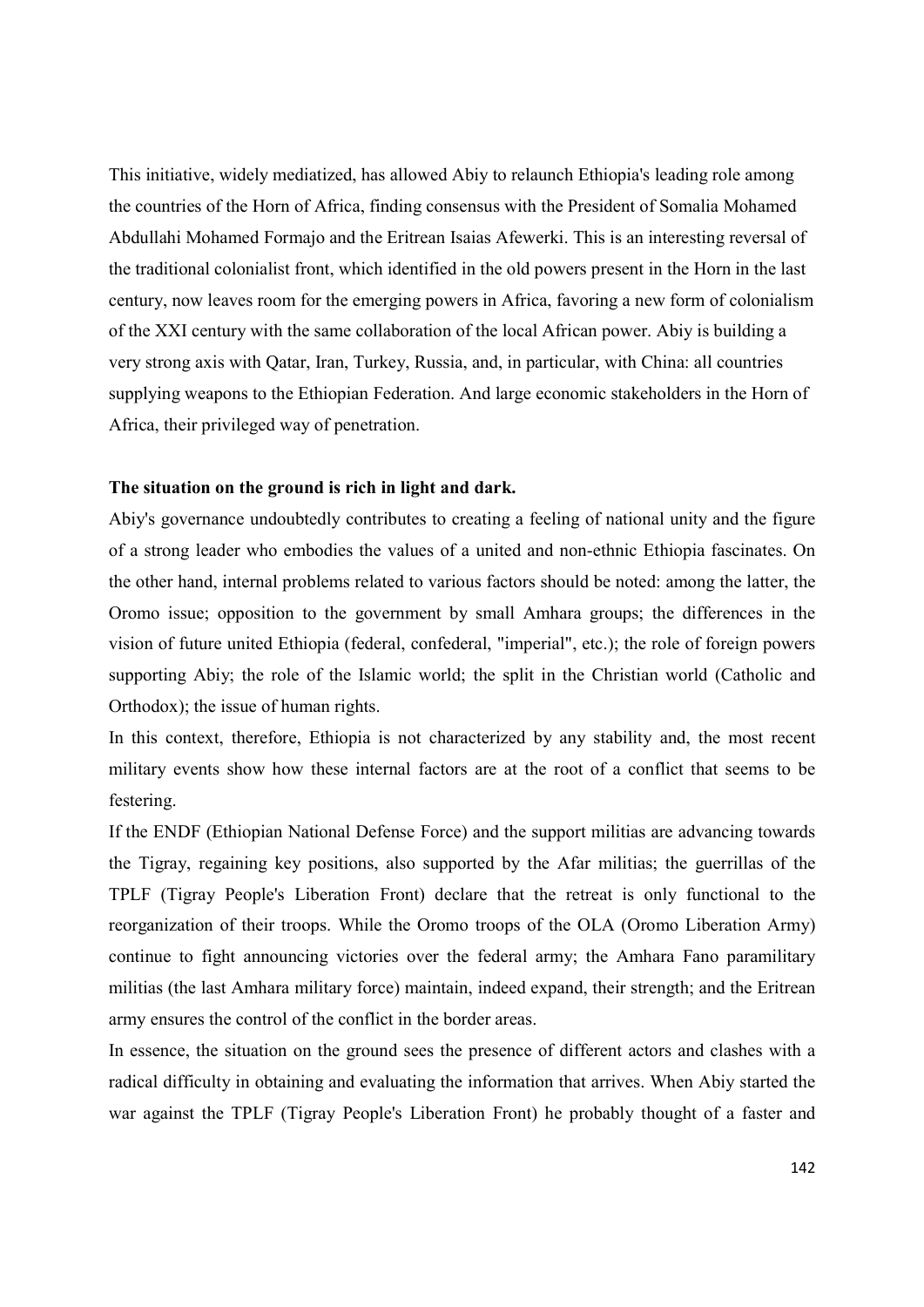more decisive conflict. A possible reading, supported by internal sources, reveals three subsequent complications: the Prime Minister did not believe that the behavior in the conflict of Eritreans and Amhara had such relevant vengeful aspects in terms of brutality towards the Tigrayans; underestimated the military forces of the TPLF (Tigray People's Liberation Front) and the international support for them.

## The Oromo factor.

The Oromo world is deeply divided within itself towards Abiy.

The Oromo, except for the minority fringe of the OLA (Oromo Liberation Army – OLF Oromo Liberation Front), tend to side against the TPLF (Tigray People's Liberation Front), but within it, they are experiencing strong divisions regarding the relationship with the Amhara and some aspects of Abiy's policy.

Jawar Mohammed (leader of Qeerroo, the Oromo youth movement born in 1991) from the prison denounced the possible authoritarian drift of Abiy. Jawar himself was the subject of an assassination attempt by assassins who entered prison. There are various readings on this plot: on the one hand, those who think it would have been useful to create chaos and raise the population against Abiy: internal pro-government Oromo sources claim that the assassination attempt would have been carried out by an Amhara group in contrast to Abiy; on the other hand, those who think that it would have been made to fall on the Tigrayans when they had occupied Addis Ababa. However, the killing of Jawar would have led to a strong institutional crisis and a significant resumption of inter-ethnic and intra-entity clashes (among the Oromo). In addition, the Oromo world has been deeply shaken by the massacre of the traditional leaders of Gadaa (Gadaa is the indigenous democratic system of governance used by the Oromos) of Karaayu (the Karaayu pastoralists, with Borena, represent the two main Oromo pastoral communities in Ethiopia) with over 60 deaths, which occurred in December 2021 of which the Amhara were accused: the massacre has awakened even more in the Oromo the painful memory of the massacres of Menelik II and the ethnic conflict with the rival group. However, both Jawar's words from prison on Abiy's authoritarian drift and the Karaayu massacre do not seem to have shifted the Oromo axis towards the war against the Tigrayans or increased

support for OLA (Oromo Liberation Army), so much so that there are new voluntary enlistments in the ENDF (Ethiopian National Defense Force) for the great patriotic war.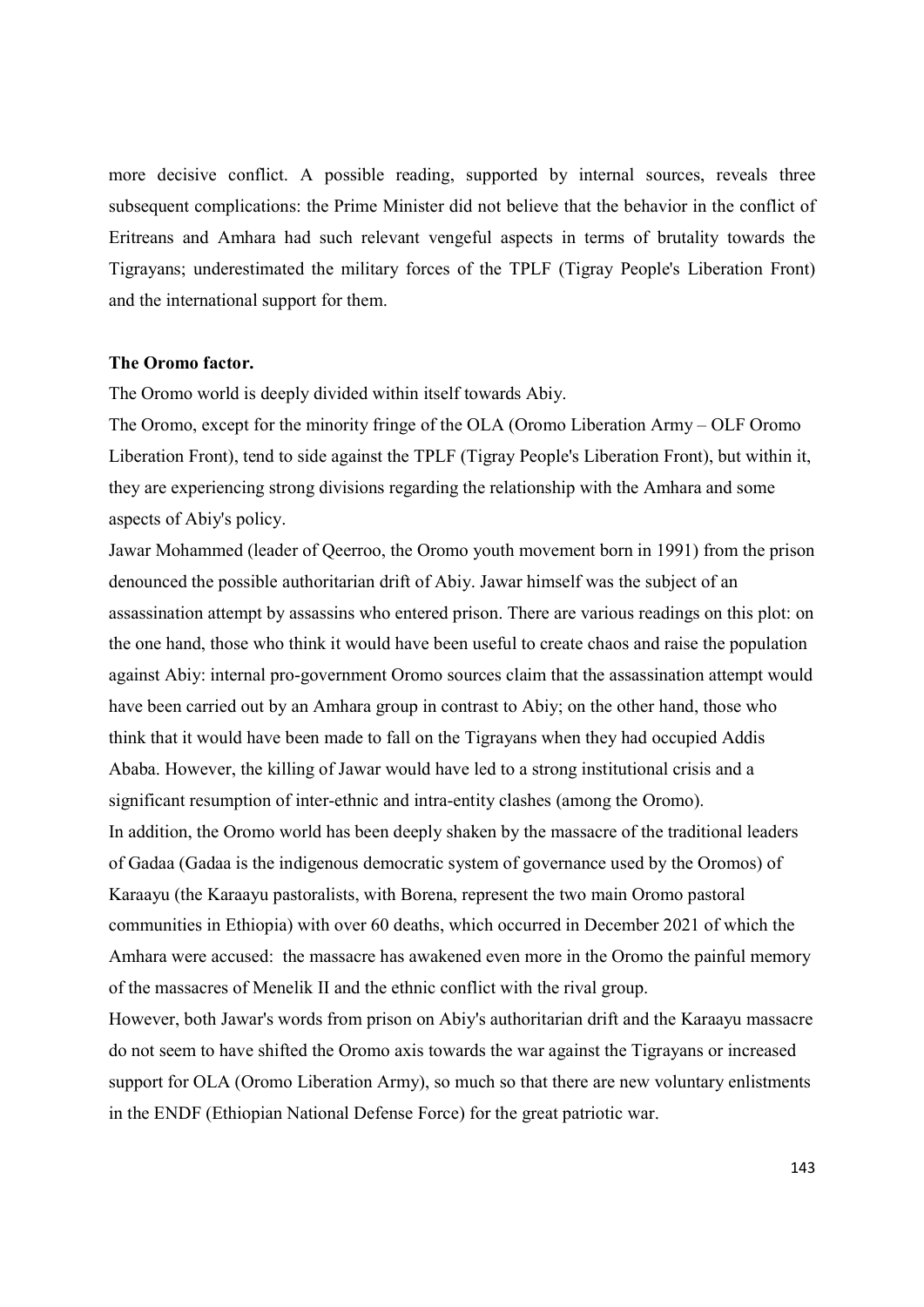## The Amhara Factor

The Amhara entered the war alongside the ENDF (Ethiopian National Defense Force) and Eritrean forces to "regain" their dominance over the Tigrayans: this strongly ethnic component of the war showed itself in claims actions that led to massacres against the civilian population, such as participation in the massacre in the symbolic city of Axum, where according to local tradition it is preserved, in the church of St. Mary of Zion, the Ark of the Covenant.

The Amhara, as they conquered Tigrinya territory, did not raise the Ethiopian flag but the imperial one, emphasizing the idea of not fighting only to regain dominance over the Tigrayans but to claim the ideal of a united Ethiopia according to their imperial and Christian vision. One of the keys to understanding the abandonment of the ENDF (Ethiopian National Defense Force) forces from Tigray, is not only linked to the strong military push of the TPLF (Tigray People's Liberation Front) but to distance oneself from the Amhara and the atrocities committed by them. This situation, probably, was exceeding the limit of embarrassment acceptable to Abiy, who at this point let the Tigrayans humiliate the Amhara, driven city after city, to the borders of Oromia. Only then, after having contained the Amhara claims, the countless defeats on the ground and the story of the imminent possible fall of the capital, Addis Ababa, with a return to power of the Tigrayans, provided the motivation that mobilized the Nation, in a unitary spirit that had not been seen for decades. Volunteers came from all over the country to support the ENDF (Ethiopian National Defense Force) in the fight against the Tigrayans, especially after seeing Abiy at the front leading the troops. Abiy has deployed the Ethiopian war machine and also with the help of the militias is quickly recapturing the cities previously occupied by the TPLF (Tigray People's Liberation Front), probably wanting to get to a surrender of the Tigrayans with the possibility of granting a referendum for the eventual secession.

## Conclusions

The role of Prime Minister Abiy is central to understanding the conflict and to trying to outline the uncertain scenarios of the Horn of Africa, in the light of this Ethiopian protagonism. The federal government has been able to show that it is not the Amhara who defend the nation, but the whole country united in a choral effort supported by Abiy's communicative war, structured in a national-popular narrative corroborated by some specific topics such as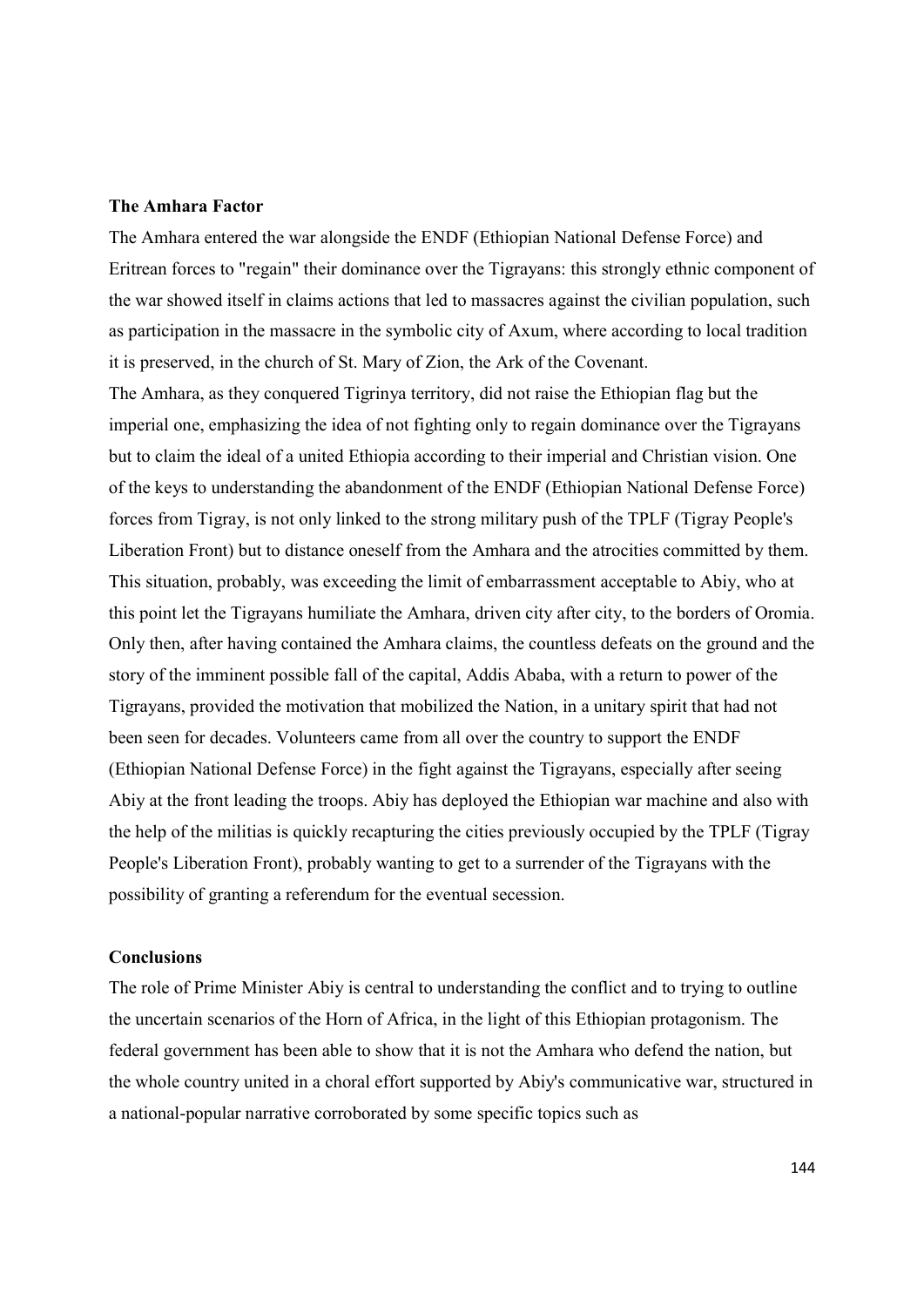- recall the horrors of the colonial war against the Italian invader and appealing to the war of liberation and the great victory of Adua (1896), but also against the Somali invasions (such as the reference to David II against Ahmad ibn Ibrahim, called al-Ghazi);

- focus on the Tigray, leaving the Oromo front in the background;

- promote the image of the Tigrayans as invaders of Ethiopia, in the pay of foreign interests; - spread the warning of a rapid fall of Addis Ababa, the capital.

Abiy's management of the communicative war is very accurate and well structured: it ranges from psychological operations to media orientation, to the blocking of communications, to economic warfare, to the fight against foreign journalists.

From several sources there is talk of a conflict carefully prepared also on the military level, having secretly deployed in Eritrea troops of both the ENDF (Ethiopian National Defense Force) and Somali, waiting for the first Tigrinya move, to make the war appear as a defense against the attack of the TPLF (Tigray People's Liberation Front) with foreign support, and thus favoring the intervention of the Amhara special troops.

Nothing arises by chance: much less a conflict, which will have significant effects on the new structure of the Horn of Africa and, from the East Coast, on the entire central part of the continent.

In the coming months, it will be better understood because of some important events such as the elections in Somalia, which could lead to the non-re-election of Mohamed Abdullahi Mohamed Farmajo, president since 2016 and a great ally of Abiy. Somalia and Eritrea, in addition to being involved with their troops, did not vote for the UN resolution to open investigations into the Tigray conflict (equal abstention of China and Russia). In Somalia, both the decision to abstain has been contested by many political actors and the sending of Somali troops to fight alongside Abiy, testifying to another divided, fragmented and uncertain Country of the region. Not only that, the uncertainty in the area could be increased by the results of the upcoming elections in Kenya, another key country in the region.

The international dimension of the conflict is latent on the directly operational level but is the foundation of the anti-colonial narrative of Abiy (the Tigrayans in support of Old Colonial Western interests) and substantial in support with arms supplies. In particular, the international actors involved (China, Qatar, Turkey, Emirates, Iran) will not easily accept losing the positions